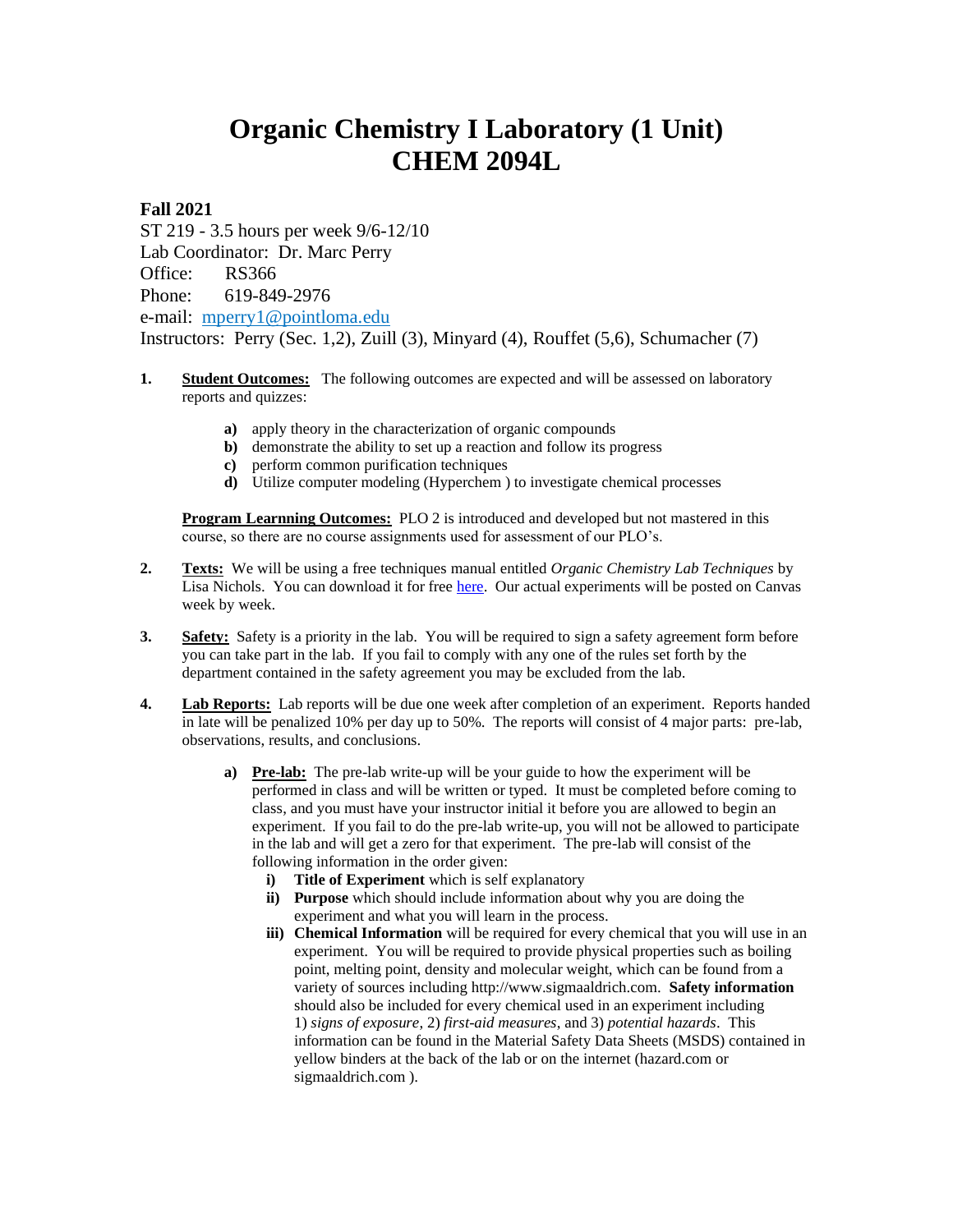- **iv) Procedure** will be a step-by-step list of tasks that you will perform in an experiment as laid out in the Lab text. Each step should be no longer than a sentence and should contain check boxes next to each item so that you can check them off as you go.
- **v) Expected Results** which should include a theoretical yield and expected physical characteristics of product such as color, state, melting point, spectral data, etc.
- **b) Observations:** This is the section in your lab notebook where you record all of your observations such as physical properties, characterization and amount of product.
- **c) Results:** Beginning with this section, your report will be typed using 12pt Times New Roman or Arial fonts. This section should include a physical description of your product, overall reactions (which can be drawn), yield calculations including calculations for determining limiting reagents, characterization results, and a discussion of product purity. The relevant results are often best summed up in a table.
- **d) Conclusions:** This section is where you compare the expected results with those obtained in your hands. You need to explain why we are to believe that you isolated the correct product. If necessary, you should also consider offering a reasonable explanation as to why your results do not match those which are expected.
- **5. Quizzes**: There will be a quiz given at the beginning of each class on the day that a new experiment is to begin. The quiz will contain material from the previous lab as well as on the experiment to be performed on that day.
- **6. Grades**:Grades will be calculated based on your best 10 experiments. Although there are 11 experiments, your lowest score will be dropped. Each laboratory report will be graded out of 50 points which is broken down as shown below, with the exception of the two hyperchem experiments which are 50 points for the report, and there are no pre-lab or quiz components.

| Prelab              | 5 pts    |
|---------------------|----------|
| <b>Observations</b> | 5 pts    |
| Results             | $15$ pts |
| Conclusions         | $15$ pts |
| Ouiz                | 10 pts   |

There are a total of 500 points possible. Your total score will be divided by 500 and then multiplied by 100 to get your lab percentage. This percentage will determine your lab grade as shown below.

| 92 – 100% | A              |
|-----------|----------------|
| 90-92%    | $A^{-}$        |
| 88-90%    | $R^+$          |
| 82-88%    | B              |
| 80-82%    | B-             |
| 78-80%    | $C^+$          |
| 72-78%    | C              |
| 70-72%    | C-             |
| 68-70%    | $D^+$          |
| 62-68%    | D              |
| 60-62%    | D <sup>-</sup> |
| <60%      | F              |
|           |                |

**7. Make-Up Labs:** Due to the busy room, faculty, and student schedules, no make-up labs will be given. We understand that unforeseeable events might arise which prevent you from coming to lab. For this reason you will be able to drop your lowest lab grade. If you miss a lab with an excused absence, then that lab will be the lab grade that is dropped. If you miss a lab and do not have an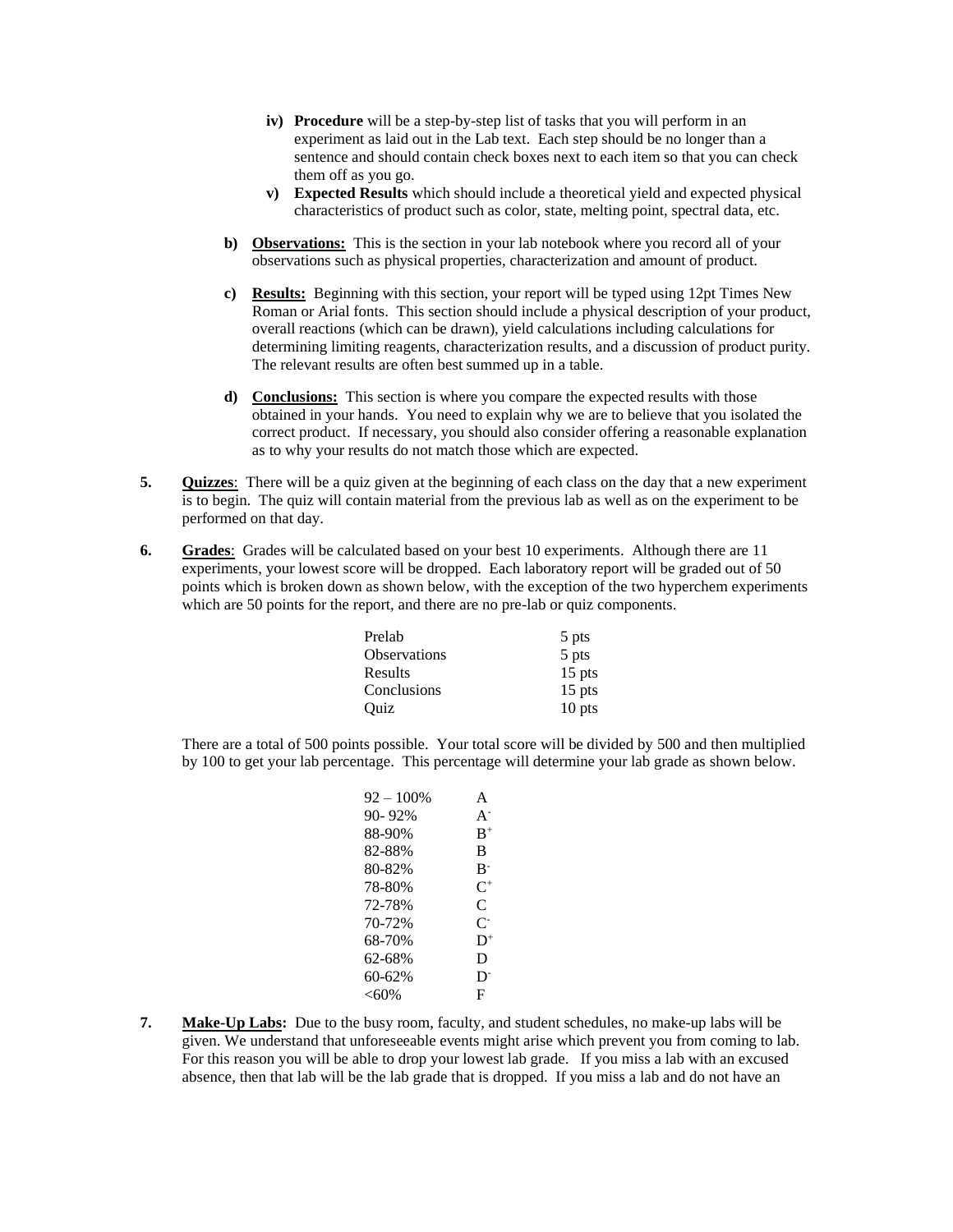excused absence, you will receive a zero for that lab and that zero will not be dropped. Other missed labs will be counted as a zero unless prior arrangements are made.

- **8. Student Code of Conduct:** You are expected to conduct yourself in an upright and ethical manner. If you are caught cheating in any form (plagiarism, copying, reporting data fraudulently, etc.) you will be given a failing grade for that course activity. In addition, you will be subject to further disciplinary action as set forth by university policy.
- **9. Office Hours:** Every effort will be made to be available during the times indicated below for office hours. You are welcome to schedule an appointment or take your chances and drop by, especially if you find these hours inconvenient.

## **Office Hours**

## **Perry**

Monday: 3-4, Wednesday: 10:45-12:00 Thursday: 2:30-3:30 Friday: 10:45-12:00

| Week of   | Experiment                                                 |
|-----------|------------------------------------------------------------|
| $9-6$     | Check-In / Safety Information                              |
| $9 - 13$  | Charge and Solubility                                      |
| $9 - 20$  | Liquid-Liquid Separations of a Mixture                     |
| $9 - 27$  | Purification and Identification of an Unknown Solid        |
| $10 - 4$  | Purification of Petroleum Hydrocarbons                     |
| $10 - 11$ | Isolation of the Essential Oil from Cloves                 |
| $10-18$   | Microwave Assisted Esterification: Synthesis and Isolation |
| $10-25$   | Microwave Assisted Esterification: Characterization        |
| $11 - 1$  | Identification of an Unknown Using Spectroscopy            |
| $11 - 8$  | Hyperchem I/Tutorial                                       |
| $11 - 15$ | Thin-Layer Chromatography of Drug Components               |
| 11-29     | Isomerization of Menthone                                  |
| $12-6$    | Hyperchem II/ butanols                                     |

**10. Laboratory Schedule:** Below is a schedule of the experiments to be performed.

**11. Academic Accommodations:** PLNU is committed to providing equal opportunity for participation in all its programs, services, and activities. Students with disabilities may request course-related accommodations by contacting the Educational Access Center (EAC), located in the Bond Academic Center [\(EAC@pointloma.edu](mailto:EAC@pointloma.edu) or 619-849-2486). Once a student's eligibility for an accommodation has been determined, the EAC will issue an academic accommodation plan ("AP") to all faculty who teach courses in which the student is enrolled each semester.

PLNU highly recommends that students speak with their professors during the first two weeks of each semester/term about the implementation of their AP in that particular course and/or if they do not wish to utilize some or all of the elements of their AP in that course.

Students who need accommodations for a disability should contact the EAC as early as possible (i.e., ideally before the beginning of the semester) to assure appropriate accommodations can be provided. It is the student's responsibility to make the first contact with the EAC.

**12. University Mission:** Point Loma Nazarene University exists to provide higher education in a vital Christian community where minds are engaged and challenged, character is modeled and formed, and service is an expression of faith. Being of Wesleyan heritage, we strive to be a learning community where grace is foundational, truth is pursued, and holiness is a way of life.